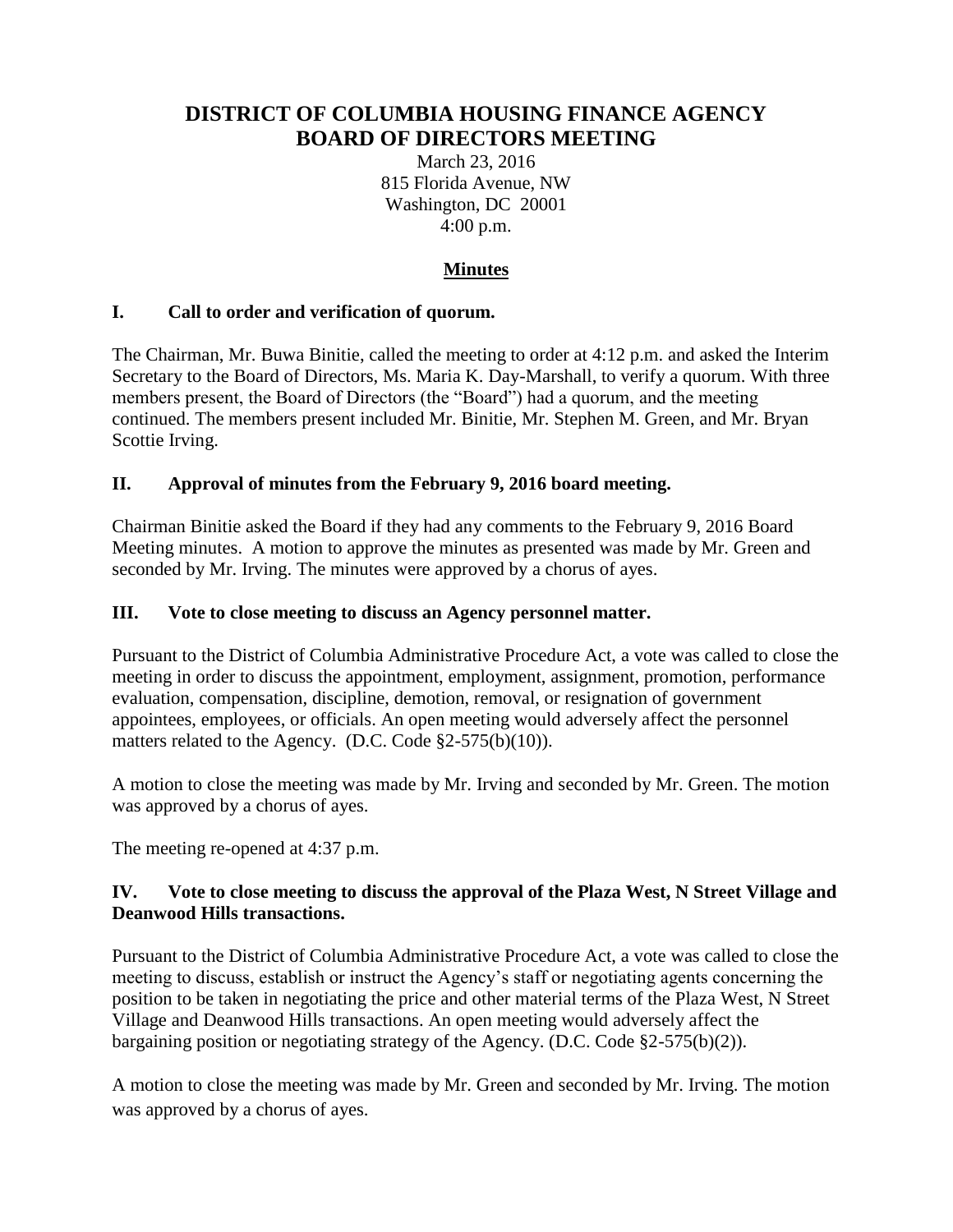The meeting was re-opened at 5:30 p.m.

#### **V. Consideration of DCHFA Final Authorizing Resolution No. 2016-02 for Plaza West.**

Ms. Day-Marshall introduced the resolution and then introduced Mr. Anthony Waddell, Director of Public Finance. Mr. Waddell then introduced Mr. Martin Lucero, the Development Officer for the Plaza West transaction, who provided a brief overview of the project.

The principal developers executing the acquisition and construction of the project are Mission First Housing Development Corporation and Golden Rule Plaza, Inc. (the "Seller"). The project will be located at 307 K Street, N.W. and 1035 4th Street, N.W. in the Mount Vernon Triangle Neighborhood of Washington, D.C. The project involves the construction of one 12-story building containing 223 units and one level of underground parking with 51 spaces. The bedroom mix will be as follows: 10 studio units, 125 one-bedroom units, 68 two-bedroom units, and 20 three-bedroom units. The sponsor has elected to set aside 100 percent of the units at or below 60 percent of area median income ("AMI") including 82 units at 50 percent of AMI, 17 units at 40 percent of AMI, and 44 units at 30 percent of AMI. \$28 million in tax-exempt notes will be offered to Citibank with \$19 million in long-term notes and \$9 million in short-term notes. DCHFA will also issue \$16.1 million of subordinate bonds structured as a private placement with the Seller. Upon permanent loan conversion the Seller will tender the subordinate bonds in exchange for a note and subordinate mortgage.

Ms. Yvonne Williams, Chairman of the Board of Trustees for Bible Way Church, provided a history of the overall site development. Plaza West will be the final development of a series of affordable housing developments helmed by the Seller, the development arm of the church. Ms. Alicia Terry, President of the Seller was present in support of the project. Dan Henson of Henson Development Company, a consultant on the development, was also present as was Kent Neumann of Eichner, Norris and Neumann PLLC, the borrower's co-counsel. Elizabeth Everhart of Mission First Housing Development Corporation made a brief presentation to the Board highlighting the unique design elements of the development.

Board Members asked for clarification about the structure of the Seller loan. Mr. Neumann explained that by accepting a Seller Note in lieu of cash, Seller is providing a loan to the borrower to support the development of the project.

A motion to approve the Resolution was made by Mr. Green and seconded by Mr. Irving. The roll was called, and with three votes in the affirmative, the Resolution was approved.

#### **VI. Consideration of DCHFA Final Bond Resolution No. 2016-03 for N Street Village.**

Ms. Day-Marshall introduced the resolution and then introduced Mr. Waddell, who provided a brief overview of the project. The principal owner and sponsor of the project is NSV, LLC, a special purpose entity set up to own and operate the property by its principal, N Street Village, Inc., the developer. The project, located in Logan Circle in Ward 2 at 1333 N Street, N.W., consists of the acquisition, construction and rehabilitation of the existing eight-story building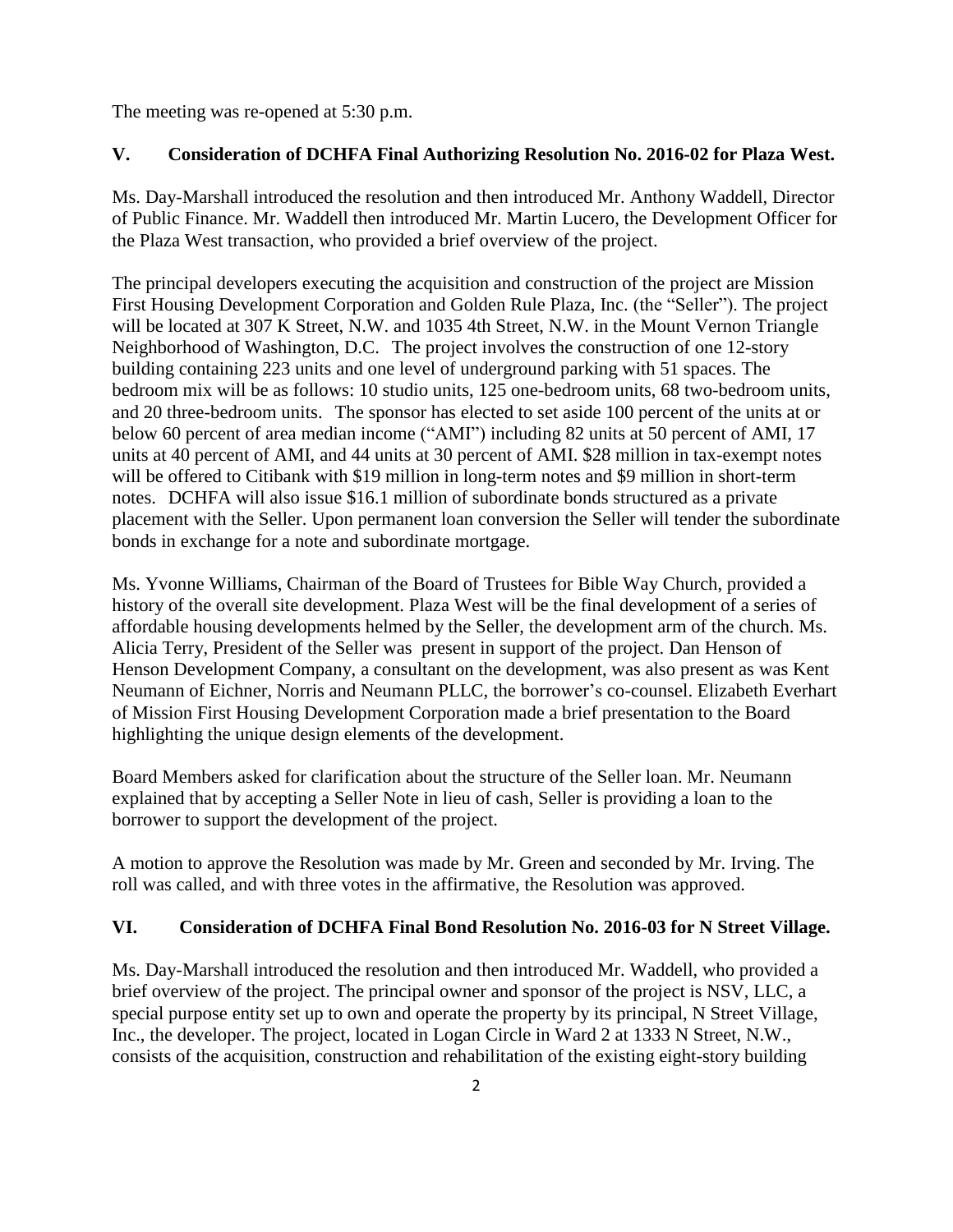containing two levels of underground parking. Once the rehabilitation is complete, the project will be comprised of 95 units which will include single room occupancy units, or SROs, one bedroom, two-bedroom, and three-bedroom units. The SRO units are grouped together in sets of four to five units and share a kitchen, bathroom, and living room. SRO units will serve as permanent supportive housing for formerly homeless women.

Tracy Cecil, the Deputy Executive Director of N Street Village, provided a brief history of the project. Gerry Joseph, as a consultant for the developer of the project, provided additional details about the proposed development project. Mr. Binitie inquired about the relocation strategy for the proposed tenant-in-place rehabilitation. Mr. Joseph explained that residents will be asked to vacate their units from 8:00 a.m. until 5:00 p.m. daily and each unit will have a fully-functioning bathroom. The relocation coordinators and the developer have met with the tenants to inform them of the rehabilitation and relocation plans and to address any concerns that the tenants might have.

The resolution was moved by Mr. Green and seconded by Mr. Irving. The roll was called and with three votes in the affirmative, the Resolution was approved.

#### **VII. Consideration of DCHFA Eligibility Resolution No. 2016-04 for Deanwood Hills.**

Ms. Day-Marshall introduced the resolution and then introduced Mr. Waddell. Mr. Waddell introduced Ms. Carolyn Fischer, the Development Officer for this transaction.

The principal developer and sponsor of this project is Deanwood Hills, LLC which is a joint venture partnership between Pennrose Properties, LLC and The Warrenton Group, LLC. The project is located in the Deanwood neighborhood in Ward 7 and consists of the acquisition and construction of a 150 unit apartment building. Fifty (50) of these units will serve as replacement units for the Lincoln Heights/Richardson Dwellings New Communities Initiative that is part of the District's overall investment strategy in that neighborhood. The development will be financed with both short and long-term tax-exempt obligations, a DMPED new communities loan, a DC Housing Authority loan, a Citi Community Capital loan, LIHTC equity, and a deferred developer fee. One hundred percent of the units will be set aside at or below 60 percent of area median income (AMI) levels. Of the 50 replacement units, 40 will be set aside for residents earning 30 percent or less of AMI and 10 units for residents earning 60 percent or less of AMI. Ivey Dench-Carter of Pennrose Properties provided a brief overview of the development. Other members of the development team who were present included: Chris Stinnett of The Warrenton Group, LLC, Sharif Alfar of Torti Gallas and Partners, Inc., Lee Goldstein from the Office of the Deputy Mayor for Planning and Economic Development, and Andre Gould from the DC Housing Authority. Mr. Alfar discussed the design of the building and provided a brief visual presentation. Ms. Dench-Carter discussed the history of working with the ANC and the civic association to help the project come to fruition.

Mr. Binitie asked for clarification of the process of returning residents who would be moving into the property after construction. Ms. Dench-Carter replied that the developer and the